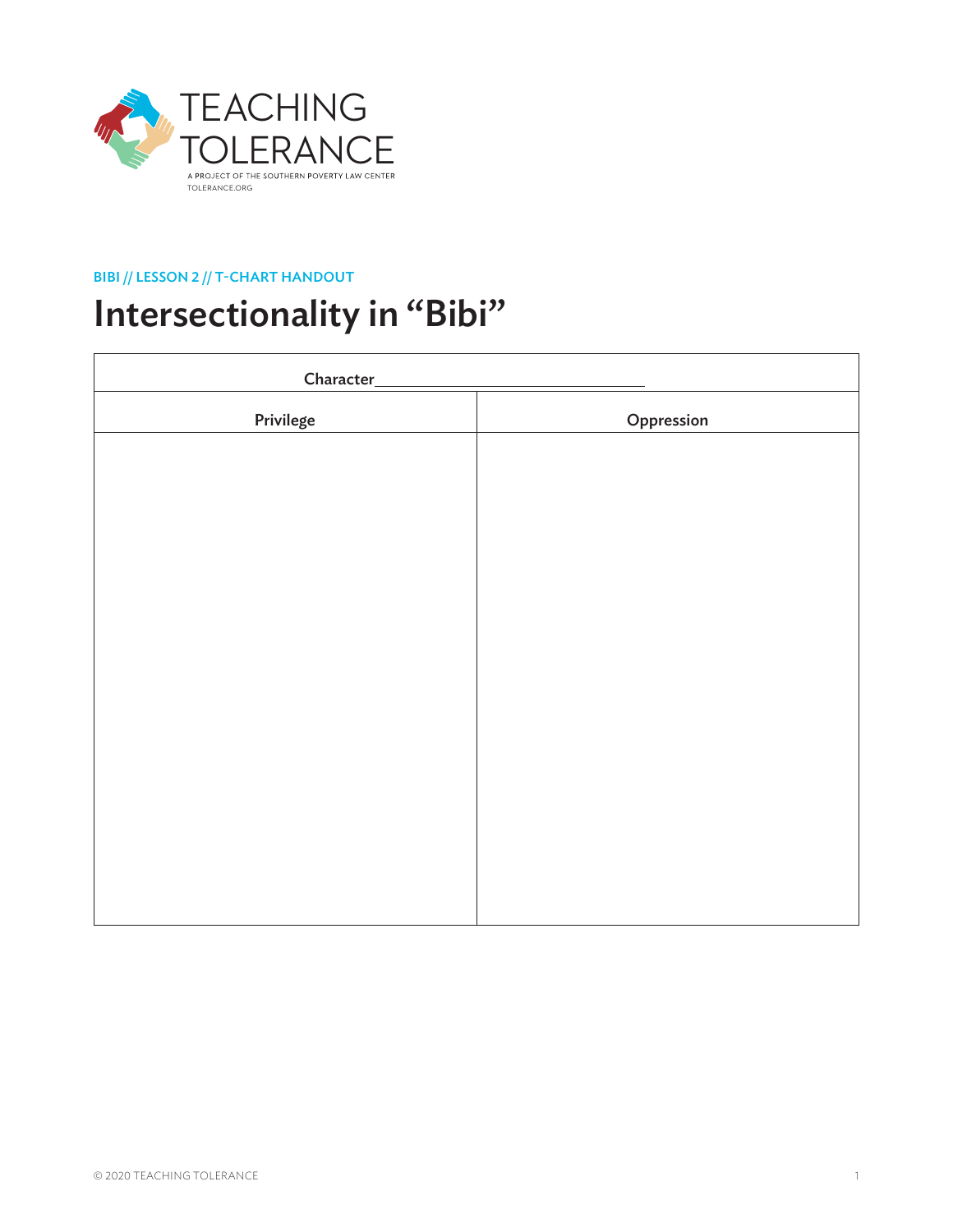

## Intersectionality in "Bibi"

*Answers will vary, but may include the following.*

| Character<br>Licha                                    |                                                                               |
|-------------------------------------------------------|-------------------------------------------------------------------------------|
| Privilege                                             | Oppression                                                                    |
| Licha is working or middle class, which would mean    | Licha is a Spanish-speaking Latina who lives in                               |
| she does not deal with food insecurity or other chal- | Texas. She could face racism and xenophobia.                                  |
| lenges of living in poverty.                          | Licha is a woman, which means she is subjected to                             |
| Licha is English-speaking.                            | the societal attitude that says that women should<br>take on caretaking roles |
| Licha could be cisgender and straight, which means    |                                                                               |
| she would be protected from the discrimination that   | Licha says that "girlfriends don't have rights"                               |
| LGBTQ people experience.                              |                                                                               |
|                                                       |                                                                               |
|                                                       |                                                                               |

Answers might focus on the fact that Licha is a Spanish-speaking Latina, which could subject her to various forms of oppression, such as racism, xenophobia, and sexism. However, Licha is also English-speaking, so she likely receives better treatment from strangers who might expect people to speak English in the U.S.

| Character<br><i>Ernesto</i>                                                                                                |                                                                                                                                                                                                                      |
|----------------------------------------------------------------------------------------------------------------------------|----------------------------------------------------------------------------------------------------------------------------------------------------------------------------------------------------------------------|
| Privilege                                                                                                                  | Oppression                                                                                                                                                                                                           |
| Ernesto has male privilege that protects him from<br>certain forms of gender discrimination.                               | Ernesto is a Spanish-speaking Latino who lives in<br>Texas, which could subject him to various forms of<br>oppression, such as racism and xenophobia.                                                                |
| Ernesto is English-speaking.                                                                                               |                                                                                                                                                                                                                      |
| Ernesto is cisgender and straight, which means he<br>is protected from the discrimination that LGBTQ<br>people experience. | Ernesto might also be working class, which means<br>he might experience less financial security. Given<br>the fact that Ernesto was sick, one issue this could<br>have led to was less access to quality healthcare. |